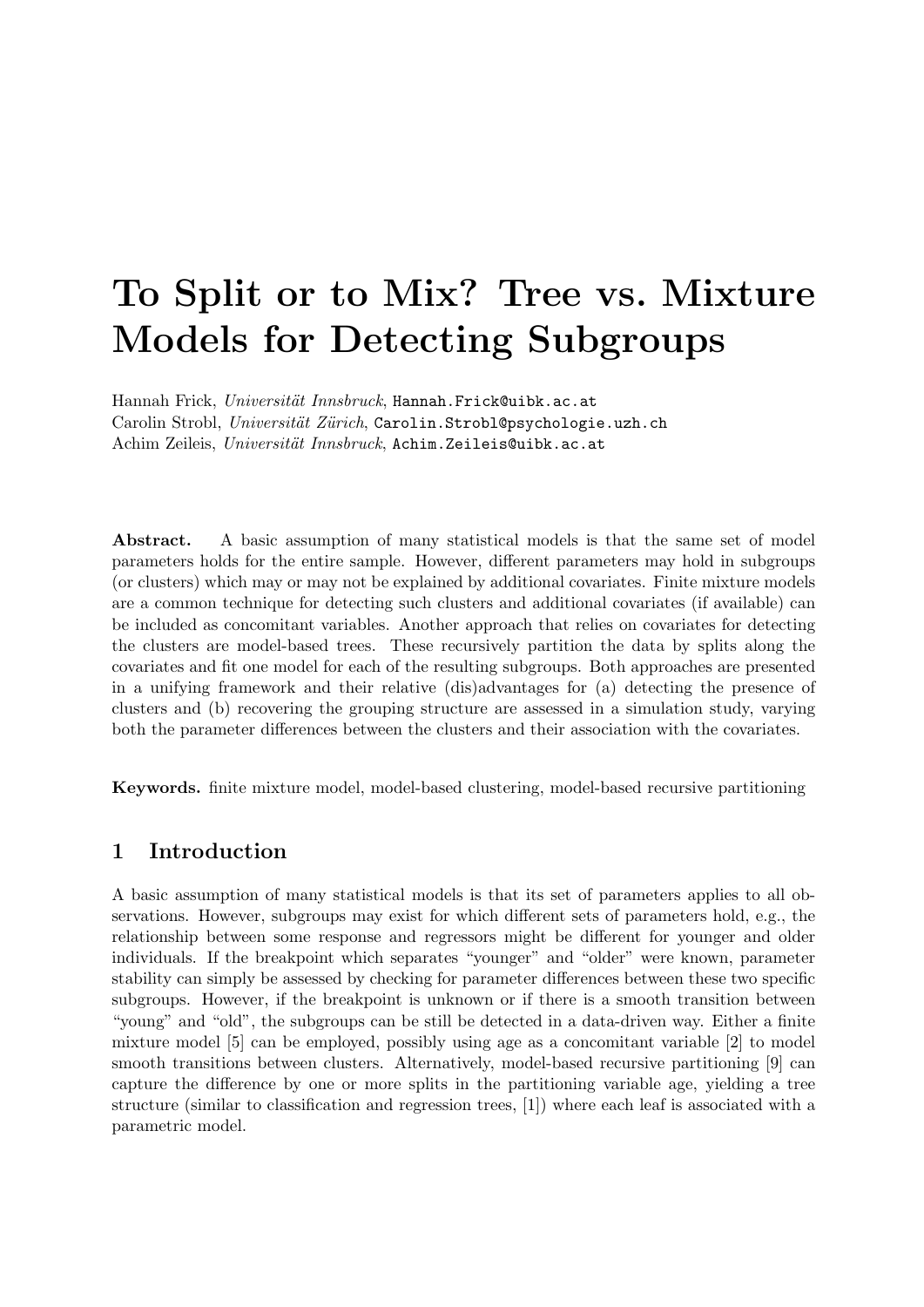Given their shared goal of establishing subgroups to capture parameter instabilities across subgroups, how do these mixture models and model-based trees compare? A unifying framework for both methods is presented and their relative (dis)advantages for (a) detecting the presence of clusters with different parameters and (b) recovering the underlying grouping structure are assessed in a simulation study.

## 2 Theory

Although both mixture models and model-based trees can be applied to general parametric models estimated by means of the maximum likelihood (ML) principle, we focus on linear regression here because it is the most simple and commonly applied model:

$$
y_i = x_i^\top \beta + \varepsilon_i \tag{1}
$$

with response  $y_i$ , regressor vector  $x_i$ , and errors  $\varepsilon_i$  for observations  $i = 1, \ldots, n$ . The unknown vector of regression coefficients  $\beta$  can be estimated by least squares, which yields the same estimates as ML estimation under the assumption of independent normal errors with variance  $\sigma^2$ . In the latter case the log-likelihood is given by  $\sum_{i=1}^n \log \phi(y_i; x_i^{\top} \beta, \sigma^2)$  where  $\phi(\cdot)$  denotes the probability density function of the normal distribution.

Within this framework, both trees and mixture models can assess whether the same coefficient vector  $\beta$  holds for all n observations and, if parameter stability is violated, simultaneously find clusters/subgroups and estimate the associated cluster-specific coefficients. Further covariates  $z_i$  can be used as concomitant or partitioning variables, respectively, to establish these clusters.

## Finite mixture models

Finite mixture models assume that the data stem from K different subgroups with unknown subgroup membership and subgroup-specific parameters  $\beta_{(k)}$  and  $\sigma_{(k)}$   $(k = 1, \ldots, K)$ . The full mixture model is a weighted sum over these separate models (or components):

$$
f(y_i; x_i, z_i, \beta_{(1)}, \sigma_{(1)}, \dots, \beta_{(K)}, \sigma_{(K)}) = \sum_{k=1}^K \pi_k(z_i) \cdot \phi(y_i; x_i^{\top} \beta_{(k)}, \sigma_{(k)}^2).
$$
 (2)

The component weights may depend on the additional covariates  $z_i$  through a concomitant variable model [2], typically a multinomial logit model

$$
\pi_k(z_i) = \frac{\exp(z_i^\top \alpha_{(k)})}{\sum_{g=1}^K \exp(z_i^\top \alpha_{(g)})}
$$
\n(3)

with component-specific coefficients  $\alpha_{(k)}$ . For identifiability, one group (typically the first) is used as a reference group and the coefficients of this group are set to zero:  $\alpha_{(1)} = 0$ . This also includes the special case without concomitant variables, where  $z<sub>i</sub> = 1$  is just an intercept yielding component-specific weights  $\pi_k(z_i) = \pi_{(k)}$ .

Given the number of subgroups  $K$ , all parameters in the mixture model are typically estimated simultaneously by ML using the expectation-maximization (EM) algorithm. To choose the number of subgroups K, the mixture model is typically fitted for  $K = 1, 2, \ldots$  and then the best-fitting model is selected by some information criterion. Here, we employ the Bayesian Information Criterion (BIC).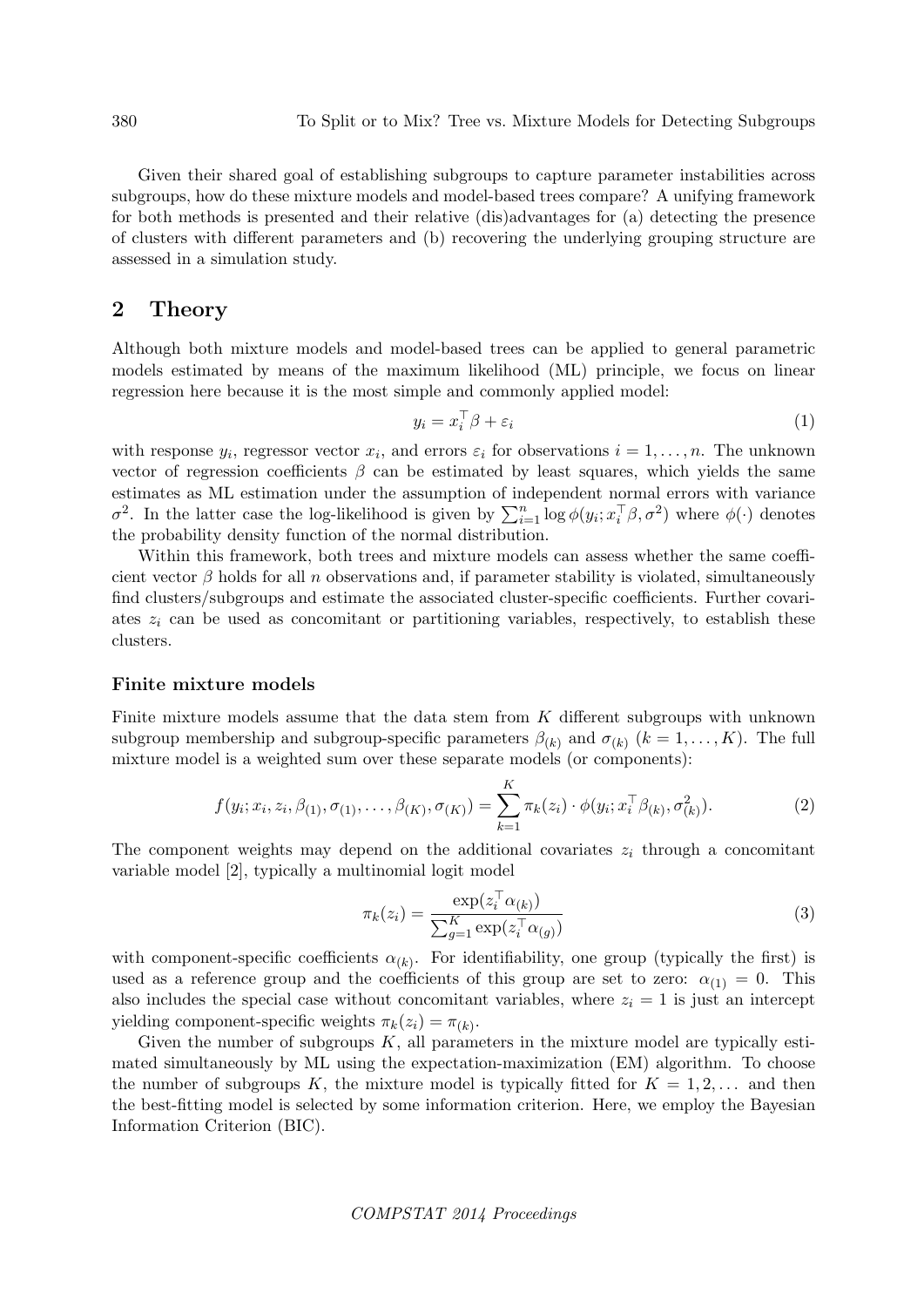#### Model-based recursive partitioning

Model-based recursive partitioning [9] can also detect subgroups for which different model parameters hold. These subgroups are separated by sample splits in the covariates  $z_i$  used for partitioning. The algorithm performs the following steps:

- 1. Estimate the model parameters in the current subgroup.
- 2. Test parameter stability along each partitioning variable  $z_{ij}$ .
- 3. If any instability is found, split the sample along the variable  $z_{ij*}$  with the highest instability. Choose the breakpoint with the highest improvement in model fit.
- 4. Repeat 2–4 on the resulting subsamples until no further instability is found.

Here, we only briefly outline how these parameter instability tests work and refer to [8] for the theoretical details. The basic idea is that the scores, i.e., the derivative of  $\log \phi(\cdot)$ with respect to the parameters, evaluated at the estimated coefficients behave similar to least squares residuals: They sum to zero and if the model fits well they should fluctuate randomly around zero. However, if the parameters change along one of the partitioning variables  $z_{ij}$ , there should be systematic departures from zero. Such departures along a covariate can be captured by a cumulative sum of the scores (ordered by the covariate) and aggregated to a test statistic, e.g., summing the absolute or squared cumulative deviations. Summing the scores along a categorical partitioning variable then leads to a statistic that has an asymptotic  $\chi^2$ distribution while aggregation along numeric partitioning variables can be done in a way that yields a maximally-selected score (or Lagrange multiplier) test. In either case, the p-value  $p_i$  can be obtained for each ordering along  $z_{ij}$  without having to reestimate the model. The p-values are then Bonferroni-adjusted to account for testing along multiple orderings and partitioning continues until there is no further significant instability (here at the 5% level).

Since each split can be expressed through an indicator function  $I(\cdot)$  (for going left or right), each branch of the tree can be represented as a product of such indicator functions. Therefore, the model-based tree induced by recursive partitioning is in fact also a model of type (2), albeit with rather different weights:

$$
\pi_k(z_i) = \prod_{j=1}^{J_k} I(s_{(j|k)} \cdot z_{i(j|k)} > b_{(j|k)})
$$
\n(4)

where  $z_{(j|k)}$  denotes the j-th partitioning variable for terminal node k,  $b_{(j|k)}$  is the associated breakpoint,  $s_{(j|k)} \in \{-1,1\}$  the sign (signaling splitting to the left or right), and  $J_k$  the number of splits leading up to node k.

#### Differences and similarities

While both methods are based on the same linear regression model and aim at detecting subgroups with stable parameters, certain differences arise:

• Because K is fixed for each mixture model, it is based on model selection via an information criterion whereas the selection of  $K$  through a tree is based on significance tests.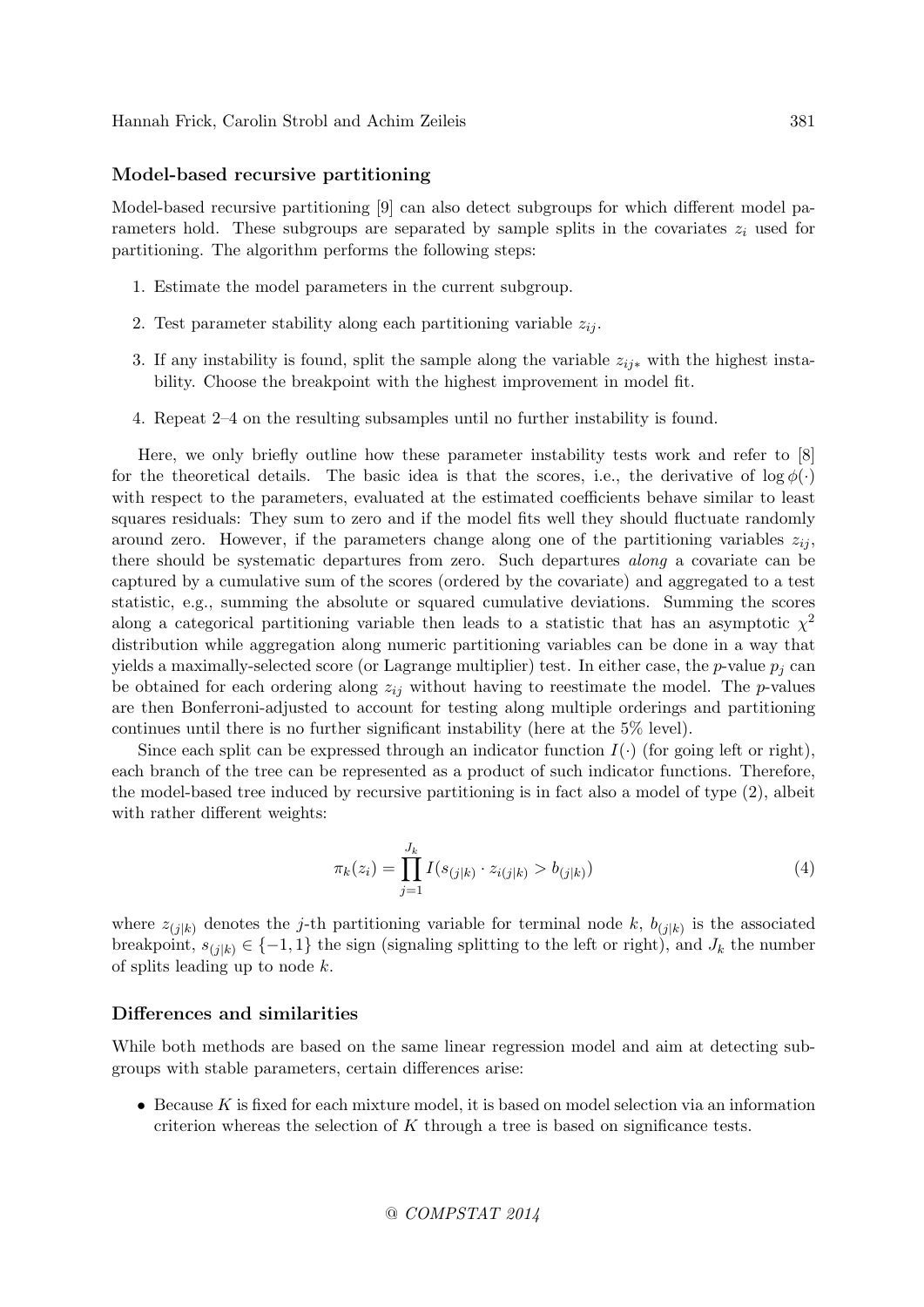- Covariates z are optional for mixture models and latent subgroups can be estimated. For a tree, those covariates are required. Furthermore, if no covariates associated with the subgroups are available, the groups cannot be detected.
- The concomitant model (3) assumes a smooth, monotonic transition between subgroups. The sample splits of a tree (4) represent abrupt shifts, multiple splits in a covariate are able to represent a non-monotonic transition. While variable selection is inherent to trees, it requires an additional step for mixtures models.
- Trees yield a hard clustering and mixtures a probabilistic clustering of the observations.

To investigate how the aforementioned differences between the two methods affect their ability to detect parameter instability, a simulation study is conducted, which is described in the next section.

# 3 Simulation study

To determine how well mixture models and model-based trees detect parameter instability, two basic questions are asked. First, is any instability found at all? Second, if so, are the correct subgroups recovered? These two aspects are potentially influenced by several factors: How does the relationship between the response  $y$  and the regressors  $x$  differ between the subgroups and how strongly does it differ? If there are any additional covariates z available, how and how strongly are those covariates connected to the subgroups? In general, we expect the following:

- Given the covariates  $z$  are associated strongly enough with the subgroups, trees are able to detect smaller differences in  $\beta_{(k)}$  than mixtures because they employ a significance test for each parameter rather than an information criterion for full sets of parameters. In contrast, mixtures are more suitable to detect subgroups if they are only loosely associated with the covariates z, as long as the differences in  $\beta_{(k)}$  are strong enough.
- If the association between covariates and subgroups is smooth and monotonic, mixtures are more suitable to detect the subgroups whereas trees are more suitable if the association is characterized by abrupt shifts and possibly non-monotonic.
- If several covariates determine the subgroups simultaneously, the mixture is more suitable, whereas trees are more suitable if z includes several noise variables unconnected to the subgroups.

Motivated by these considerations, the simulation design is explained in the next section.

## Simulation design

A single regressor x and four additional covariates  $z_1, \ldots, z_4$  are drawn from a uniform distribution on  $[-1, 1]$ . The response y is computed with errors drawn from a standard normal distribution. Two subgroups of equal size are simulated. How they differ is governed by the form of  $\beta$  – either in their *intercept, slope*, or *both* – and the magnitude of their differences is governed by the simulation parameter  $\kappa$  (Table 1). How the covariates are connected to the subgroups is governed by the form of  $\pi_k(z)$  – either via a logistic or a step function – and the strength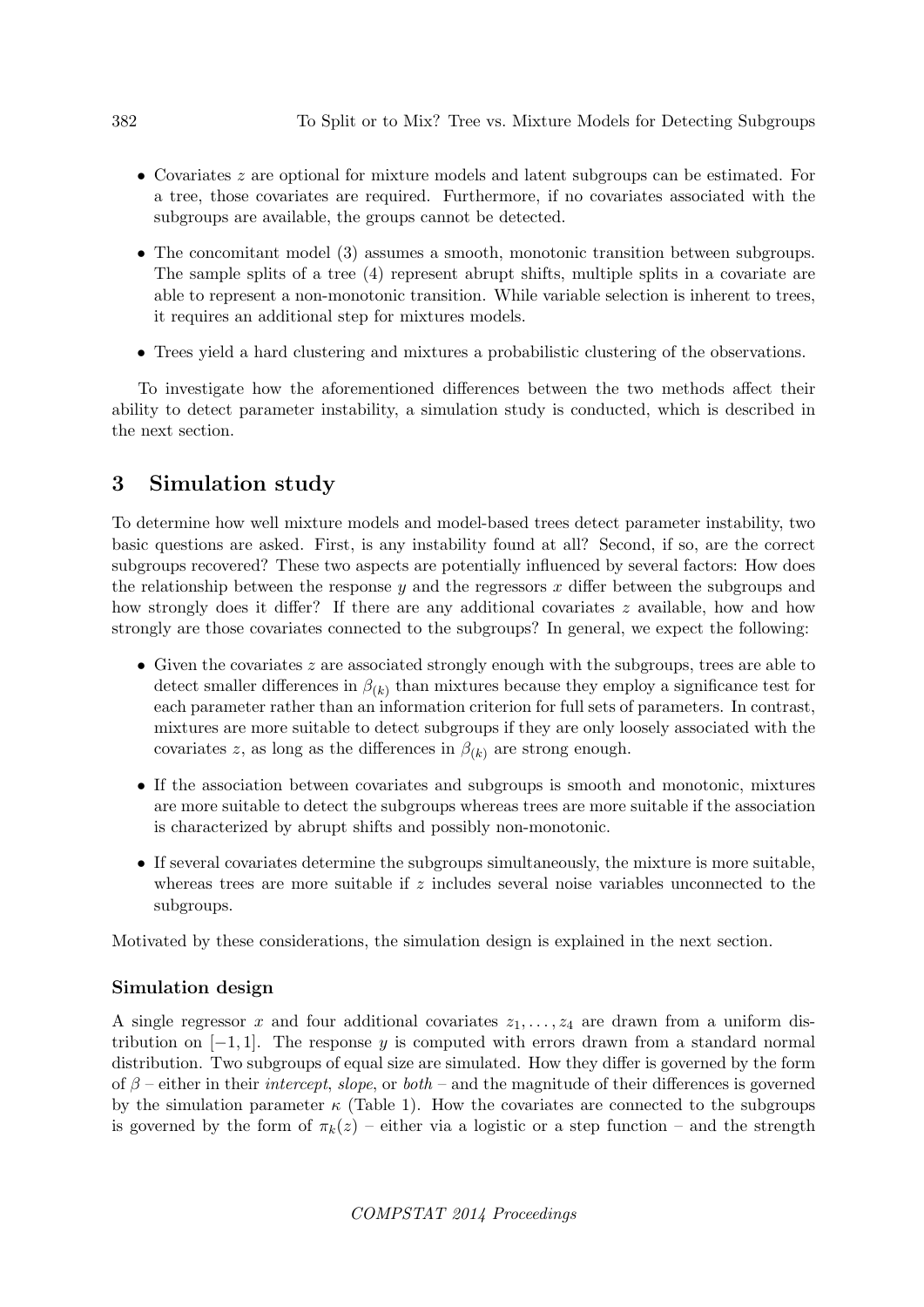|  | Hannah Frick, Carolin Strobl and Achim Zeileis |  |
|--|------------------------------------------------|--|
|--|------------------------------------------------|--|

|              | Label                                  | Details                                                                                                                                                                                                                                           |
|--------------|----------------------------------------|---------------------------------------------------------------------------------------------------------------------------------------------------------------------------------------------------------------------------------------------------|
| Coefficients | intercept<br>slope<br>$_{\text{both}}$ | $\beta_{(1)} = (\kappa, 0)^{\top}$ $\beta_{(2)} = (-\kappa, 0)^{\top}$<br>$\hat{\beta}_{(1)} = (0, \kappa)^{\top}$ $\hat{\beta}_{(2)} = (0, -\kappa)^{\top}$<br>$\beta_{(1)} = (\kappa, -\kappa)^\top \quad \beta_{(2)} = (-\kappa, \kappa)^\top$ |
| Covariates   | axis1<br>diagonal<br>double step       | logistic with $\alpha_{(2)} = (\exp(\nu), 0, 0, 0)^\top$<br>logistic with $\alpha_{(2)} = (\exp(\nu), -\exp(\nu), 0, 0)^\top$<br>tree with $\pi_2(z) = I(z_1 > -0.5)I(z_1 < 0.5)$                                                                 |

Table 1. Simulation scenarios for regression coefficients and covariates.

of this association is governed by simulation parameter  $\nu$ . Here, three scenarios for  $\pi_k(z)$  are considered: a smooth logistic transition along  $z_1$ , a smooth logistic transition along  $z_1$  and  $z_2$ simultaneously, and a sharp transition along  $z_1$  with two breakpoints (labeled *axis1*, *diagonal*, and *double step*, respectively). The corresponding parameter vector of the logistic function and the breakpoints can be found in Table 1. The simulation parameters cover the following ranges:  $\kappa \in \{0, 0.05, \ldots, 1\}$  and  $\nu \in \{-1, -0.5, \ldots, 2\}$ . Note that  $\beta_{(1)}$  and  $\beta_{(2)}$  are identical if  $\kappa = 0$ and thus only one subgroup is simulated. Each coefficient scenario is combined with every covariate scenario and the sample size  $n \in \{200, 500, 1000\}$  is varied. The covariates  $z_3$  and  $z_4$  are always noise variables and thus either included or excluded in z. For each of these conditions, 500 datasets are drawn and three methods applied: a model-based tree, a plain mixture, and a mixture with concomitant variables. Both mixtures are fitted with  $K = \{1, \ldots, 4\}$  and K selected via BIC. For all computations, the R system for statistical computing [7] is used along with the add-on packages **partykit** [4] and **flexmix** [3].

## Outcome assessment

To address the first question of whether or not any instability is found, the hit rate is computed: This is the rate of selecting more than one subgroup – this corresponds to splitting at least once for a tree and to selecting  $\tilde{K} > 1$  for a mixture. To address the second question if the right subgroups are found, the estimated clustering is compared to the true clustering. Many external cluster indices such as the Rand index favor a "perfect match", i.e., splitting one true subgroup into several estimated subgroups (as might be unavoidable in a tree) is penalized by the index. Cramér's coefficient is invariant against such departures from a perfect match [6] and thus employed here.

## Simulation results

Exemplary results are shown for the scenario with differences in *both* coefficients with  $n = 200$ observations, without the noise variables  $z_3$  and  $z_4$ , and the *double step* scenario as well as the logistic scenarios axis1 and diagonal with three levels  $\nu = \{-1, 0, 1\}$  of separation between subgroups. For the *double step* scenario, the hit rate for detecting instability is depicted in the left panel of Figure 1. The tree clearly outperforms both mixtures. For the logistic scenarios axis1 and diagonal, the hit rates are depicted in Figure 2. If the covariates are only weakly associated with the subgroups ( $\nu = -1$ , left column), the tree is unable to detect the subgroups,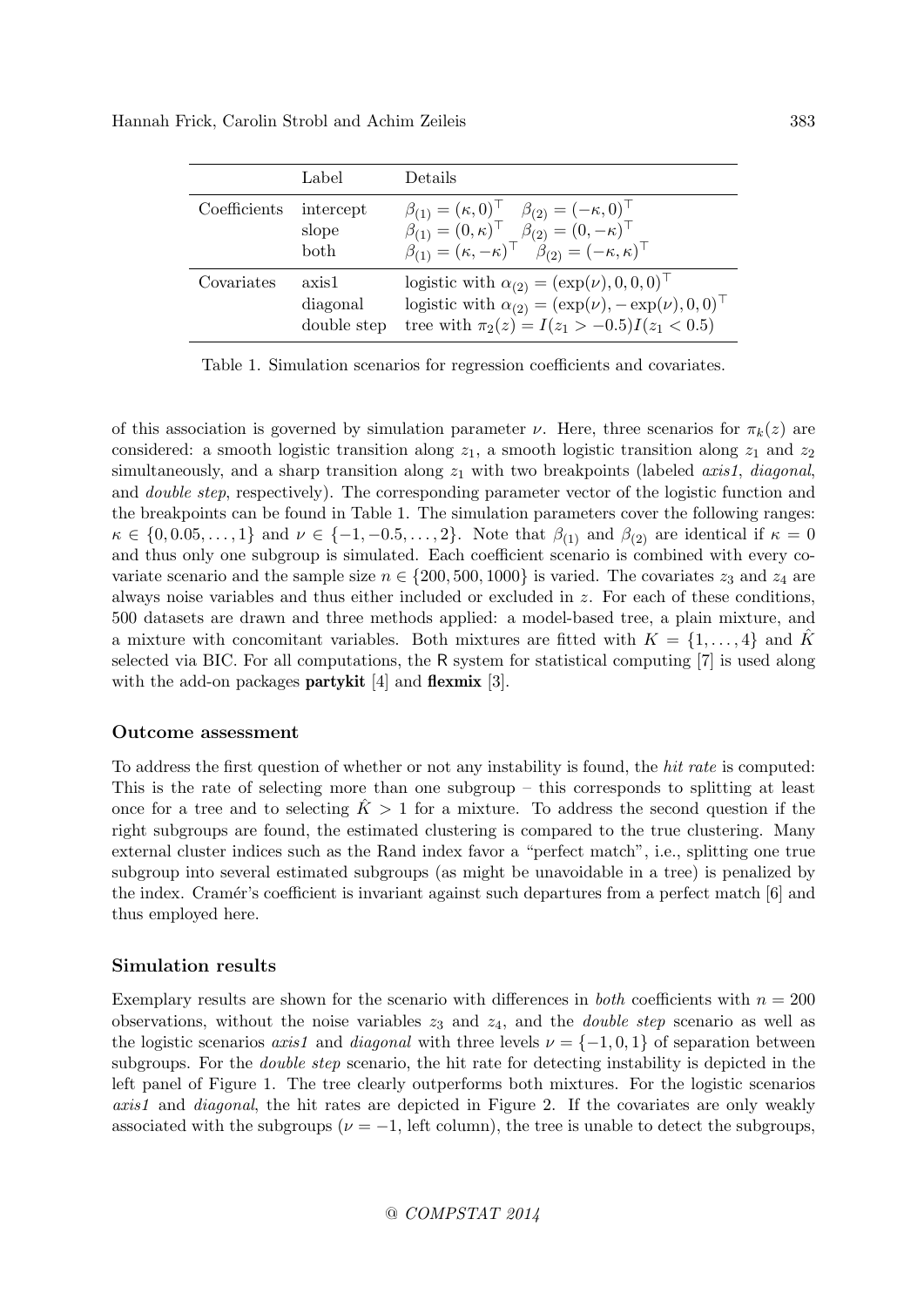

Figure 1. Hit Rate (left panel) and Cramér's coefficient (right panel) for the *double step* covariate scenario. Line type: dashed for tree, solid for mixture, dot-dashed for plain mixture.

regardless of how strongly they differ in their regression coefficients. Both mixtures are able to detect instability beyond a threshold of  $\kappa = 0.7$  and reach hit rates of almost 1. For a medium association ( $\nu = 0$ ), the tree is able to detect smaller differences in the regression coefficients than the mixtures but for larger differences both mixtures equally outperform the tree. If the association is strong ( $\nu = 1$ ), the tree outperforms both mixtures. The mixture with concomitants in turn outperforms the plain mixture which is per definition invariant to (changes in) the association between covariates and subgroups. Interestingly, the tree performs rather similarly for the scenarios *axis1* and *diagonal*, indicating that approximation through sequential splits works rather well. For  $\kappa = 0$  only one true subgroup exists and mixtures nearly always select  $\hat{K} = 1$  while trees incorrectly select  $\hat{K} > 1$  subgroups only in less than 5% of the cases (which is the significance level employed in the parameter stability tests).

The corresponding recovery of the subgroups as measured by Cramér's coefficient is depicted in the right panel of Figure 1 for the double step scenario. Similar to the detection of instability, the tree outperforms both mixtures. For the logistic scenarios, the Cramér's coefficients are shown in Figure 3. For low and medium levels of association between covariates and subgroups, both mixtures outperform the tree for stronger instabilities. For a medium level of association  $(\nu = 0)$  and small instabilities, the tree's advantage in detecting instabilities translates into an advantage of also uncovering the correct subgroups. However for a stronger association ( $\nu = 1$ ), the mixture with concomitants recovers the true subgroups better than the other two methods once the hit rates are similar across methods. Despite its good hit rates, the tree never exceeds a Cramér's coefficient of about 0.6. This is the case regardless of how strong the regression coefficients differ, indicating that the tree's ability to uncover the correct subgroups is limited by the (relative) weakness of association between covariates and subgroups. For an even stronger association ( $\nu > 1$ , not depicted here), the tree recovers the subgroups as well as the concomitant mixture in the *axis1* scenario but fails to do so in the *diagonal* scenario.

For larger numbers of observations ( $n = 500$  or 1000) and the other two coefficients scenarios *(intercept* and *slope)*, results are similar to those shown here, just being generally more pronounced. Including two additional noise variables  $z_3$  and  $z_4$  affected both the tree and the concomitant mixture, with hit rates dropping slightly stronger for the mixture.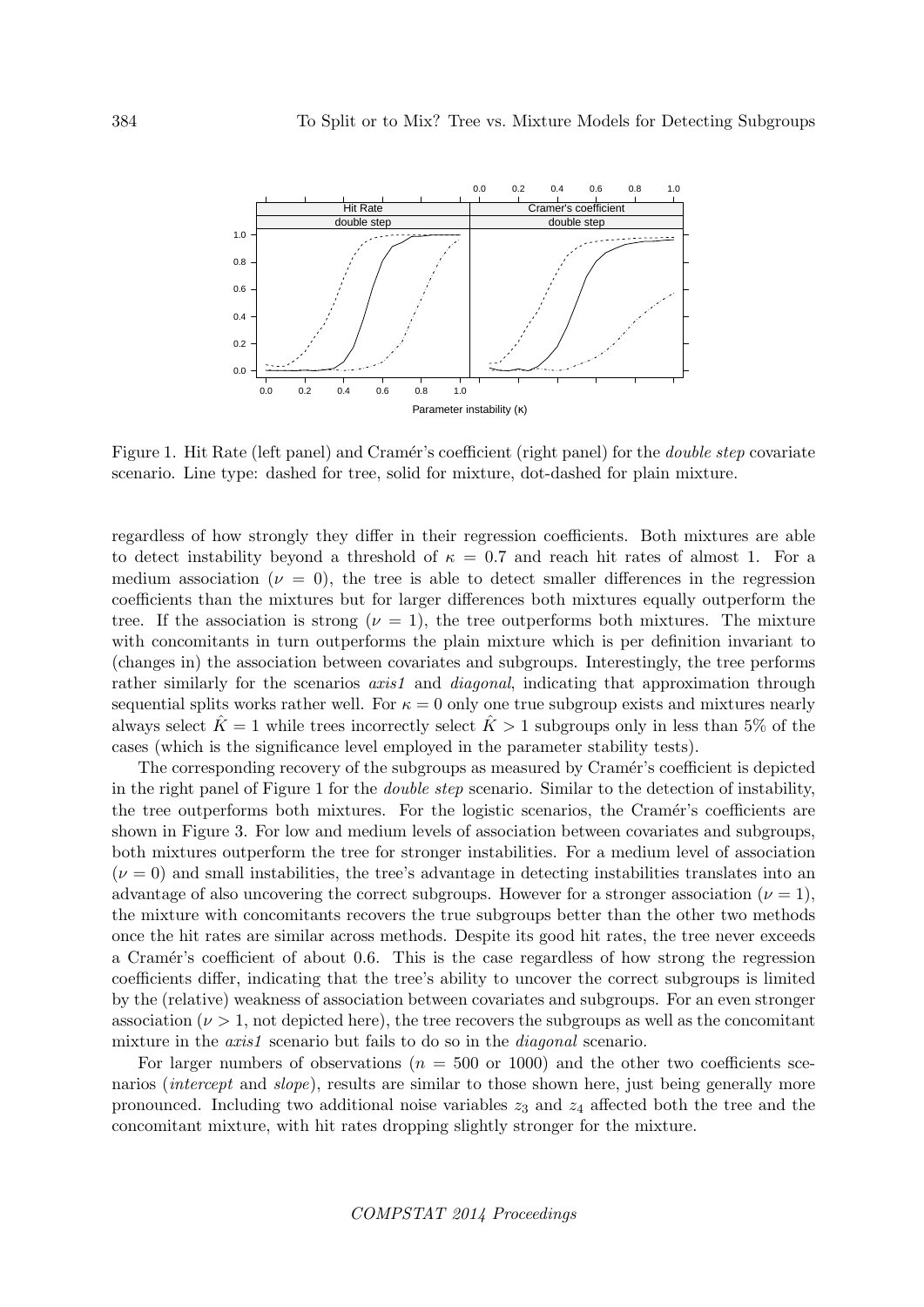

Figure 2. Hit Rate for the logistic covariate scenarios for three levels of  $\nu \in \{-1, 0, 1\}$ . Line type: dashed for tree, solid for mixture, dot-dashed for plain mixture.



Figure 3. Cramér's coefficient for the logistic covariate scenarios for three levels of  $\nu \in \{-1, 0, 1\}$ . Line type: dashed for tree, solid for mixture, dot-dashed for plain mixture.

@ COMPSTAT 2014